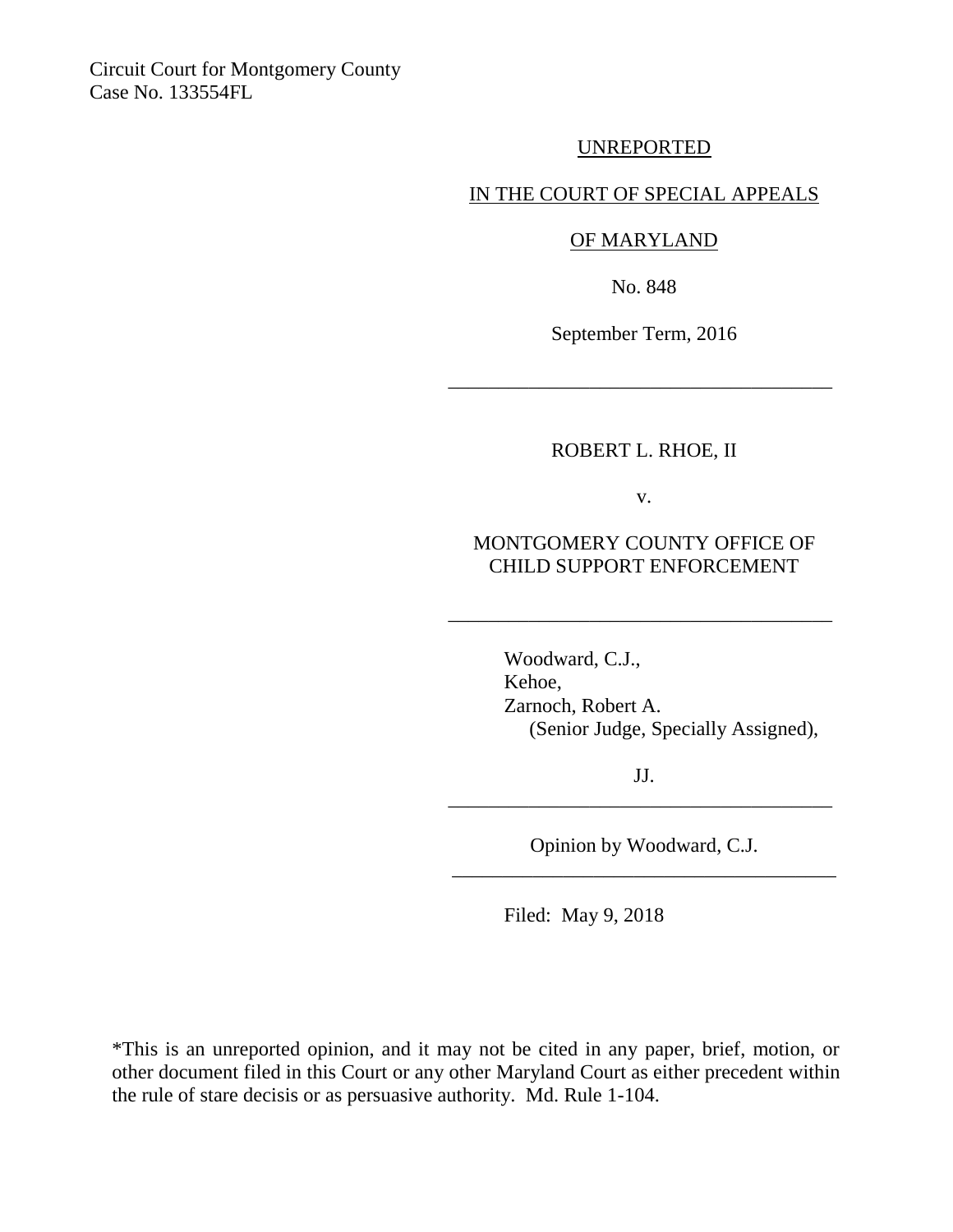In 2016, the Montgomery County Office of Child Support Enforcement (MCOCSE) filed a complaint against Robert L. Rhoe, II, appellee, to establish paternity for J.R., a minor child. Although Rhoe concedes that no final judgment has been entered, he has appealed from two interlocutory orders issued by the circuit court in that case: a July 1, 2016, order requiring him to submit to genetic testing and a July 16, 2016, order denying his motion to dismiss on the ground that the MCOCSE failed to comply with its discovery obligations. For the reasons that follow, we shall dismiss the appeal.

Generally, appellate jurisdiction may arise only after the entry of a final judgment. *See Nnoli v. Nnoli*, 389 Md. 315, 323 (2003). "There are . . . three well-identified, limited exceptions to the final judgment rule which permit appellate review before a final judgment has been rendered." *Falik v. [Hornage,](https://1.next.westlaw.com/Link/Document/FullText?findType=Y&serNum=2021678620&pubNum=162&originatingDoc=I22f369199e7311e0a34df17ea74c323f&refType=RP&fi=co_pp_sp_162_1241&originationContext=document&transitionType=DocumentItem&contextData=(sc.Search)#co_pp_sp_162_1241)* 413 Md. 163, 175 (2010) (citation omitted). Those exceptions are: "appeals from interlocutory orders specifically allowed by statute; immediate appeals permitted under [Maryland](https://1.next.westlaw.com/Link/Document/FullText?findType=L&pubNum=1006359&cite=MDRCPCIRR2-602&originatingDoc=I22f369199e7311e0a34df17ea74c323f&refType=LQ&originationContext=document&transitionType=DocumentItem&contextData=(sc.Search)) Rule 2–602; and appeals from interlocutory orders allowed under the common law collateral order doctrine." *Id*. at [175–](https://1.next.westlaw.com/Link/Document/FullText?findType=Y&serNum=2021678620&pubNum=162&originatingDoc=I22f369199e7311e0a34df17ea74c323f&refType=RP&fi=co_pp_sp_162_1242&originationContext=document&transitionType=DocumentItem&contextData=(sc.Search)#co_pp_sp_162_1242) [76](https://1.next.westlaw.com/Link/Document/FullText?findType=Y&serNum=2021678620&pubNum=162&originatingDoc=I22f369199e7311e0a34df17ea74c323f&refType=RP&fi=co_pp_sp_162_1242&originationContext=document&transitionType=DocumentItem&contextData=(sc.Search)#co_pp_sp_162_1242) (citation omitted). However, no statute or rule permits an interlocutory appeal in this case.

Also, we are not convinced that the circuit court's orders are appealable under the collateral order doctrine, which "is limited in scope" and must "be tightly construed." *Norman v. Sinai [Hospital,](https://1.next.westlaw.com/Link/Document/FullText?findType=Y&serNum=2037473877&pubNum=0000537&originatingDoc=I81acf220482e11e7b7978f65e9bf93b3&refType=RP&fi=co_pp_sp_537_394&originationContext=document&transitionType=DocumentItem&contextData=(sc.Search)#co_pp_sp_537_394)* 225 Md. App. 390, 394 (2015) (quotation omitted). To come within the collateral order doctrine, the order sought to be reviewed must be one that: "(1) conclusively determines the disputed question, (2) resolves an important issue, (3)